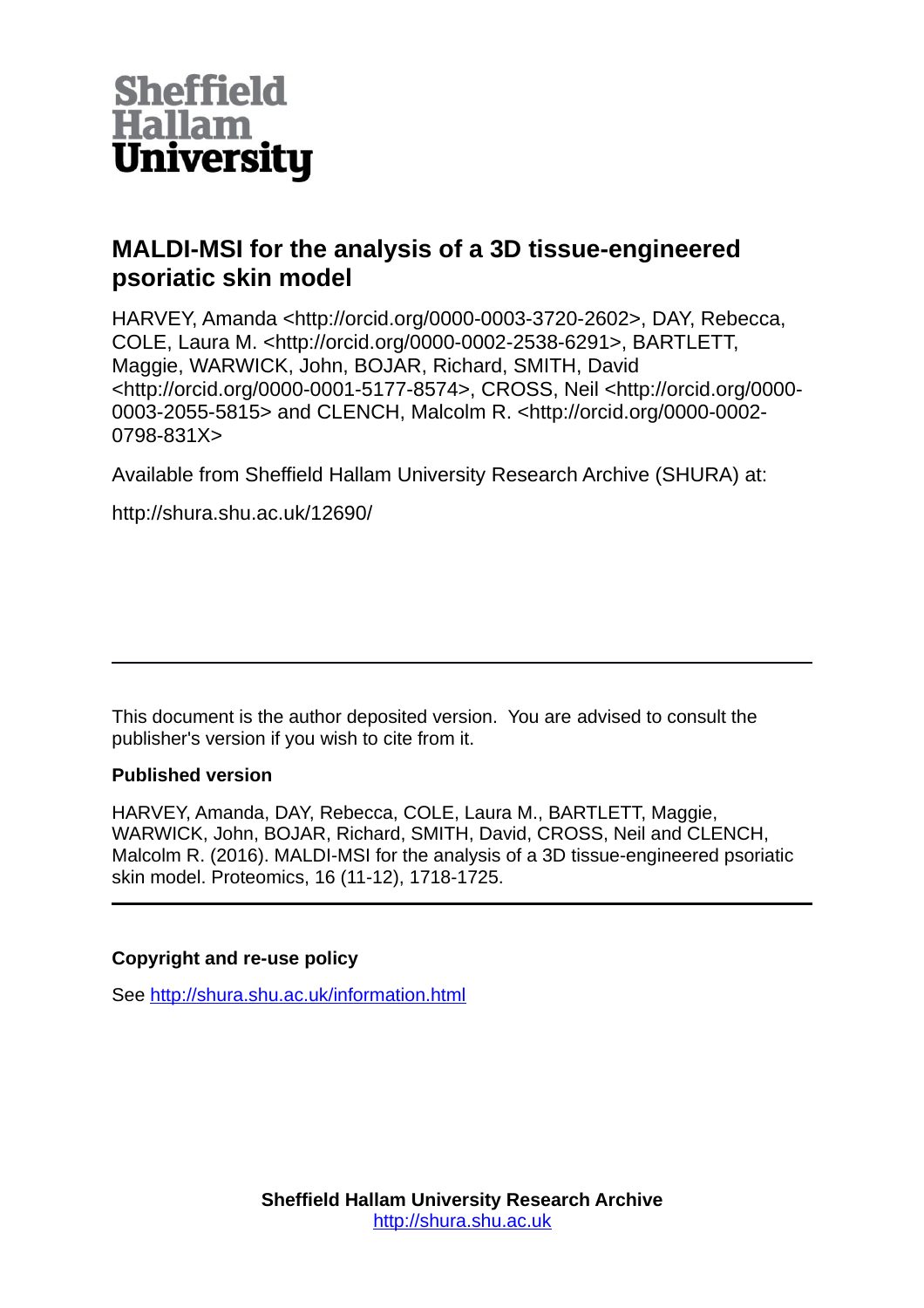### **RESEARCH ARTICLE**

# **MALDI-MSI for the analysis of a 3D tissue-engineered psoriatic skin model**

*Amanda Harvey1, Laura M. Cole1, Rebecca Day1, Maggie Bartlett2, John Warwick2, Richard Bojar2, David Smith1, Neil Cross1 and Malcolm R. Clench<sup>1</sup>*

<sup>1</sup> Centre for Mass Spectrometry Imaging, Biomolecular Sciences Research Centre, Sheffield Hallam University, Sheffield, UK

<sup>2</sup> Innovenn, Sand Hutton Innovation Campus, York, UK

MALDI-MS Imaging is a novel label-free technique that can be used to visualize the changes in multiple mass responses following treatment. Following treatment with proinflammatory cytokine interleukin-22 (IL-22), the epidermal differentiation of Labskin, a living skin equivalent (LSE), successfully modeled psoriasis in vitro. Masson's trichrome staining enabled visualization and quantification of epidermal differentiation between the untreated and IL-22 treated psoriatic LSEs. Matrix-assisted laser desorption ionization mass spectrometry imaging was used to observe the spatial location of the psoriatic therapy drug acetretin following 48 h treatments within both psoriatic and normal LSEs. After 24 h, the drug was primarily located in the epidermal regions of both the psoriatic and nonpsoriatic LSE models whereas after 48 h it was detectible in the dermis.

#### **Keywords:**

Acetretin / Interleukin-22 / Living skin equivalent / MALDI-MSI / Psoriasis / Skin / Tissue engineering / Technology

#### **1 Introduction**

Tissue engineering has enabled the development of skin models. These living skin equivalents (LSEs), derived from primary human skin cells, self-assemble to form stratified layers comparable to human skin [1–8]. LSEs offer treatment for burns patients following serious injury, avoiding the need for meshed skin grafts and donor skin [6–9]. Additionally, LSEs are used for toxicity screening with the ability to replace animal models for cosmetic and drug development. The use of skin models in drug development has been reviewed recently [10]. Whilst a 3D in vitro model would not be expected to show a full range of histopathological responses due to the absence of an immune system, blood supply, or innervation, LSE offers an alternative to animal models which can give useful data for studies, for example of drug absorption/penetration.

**Abbreviations: ALI**, air–liquid interface; **IL-22**, interleukin-22; **LSE**, living skin equivalent; **MSI**, mass spectrometry imaging

Received: January 22, 2016 Revised: May 5, 2016 Accepted: May 23, 2016

Psoriasis is a skin condition that causes red, flaky, crusty patches of skin covered with silvery scales or plaques that affects 2% of people in the United Kingdom (NHS 2015). One of the markers of psoriasis as an inflammatory disease is the interruption of normal cytokine pathways affecting cellular communication with keratinocytes. This interruption to the interleukin-22 (IL-22) pathway is one of the primary causes of adverse effects to these normal inflammatory pathways, which can cause keratin atherosclerosis, or thickening and unevening of the epidermis within patients with psoriasis, as shown in Fig. 1 [11–15]. Acanthosis in psoriasis is visible with the induction of psoriatic plaques on the skin surface. It is also responsible for the hypoproliferation of cells in the epidermis [16]. In this study, we have added IL-22 in order to induce psoriasis in vitro by mimicking the inflammatory response environment present [15–17].

One of the strengths of mass spectrometry imaging (MSI) is the ability to visualize the distribution of multiple compounds within tissues simultaneously and in a label-free manner [18]. We have previously applied MALDI-MSI to the study of both ex vivo human skin and 3D skin models [19–23]. MSI

**Correspondence**: Professor Malcolm R. Clench, Centre for Mass Spectrometry Imaging, Biomolecular Sciences Research Centre, Sheffield Hallam University, Howard Street Sheffield, UK S1 1WB **E-mail**: m.r.clench@shu.ac.uk

**Color Online**: See the article online to view Figs. 1–5 and 7 in color.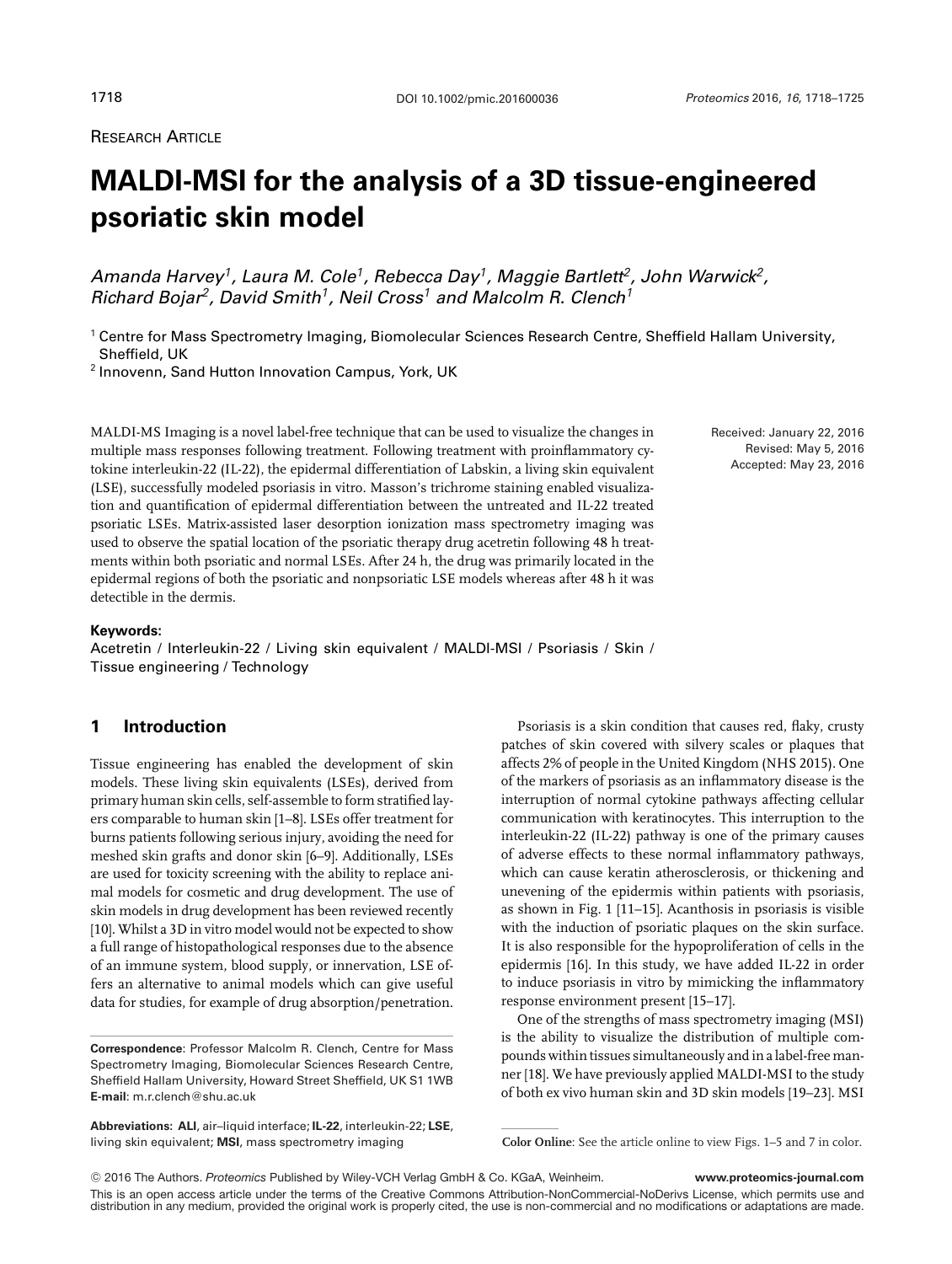#### **Significance of the study**

The work reported here represents the first reported mass spectrometric study of a 3D skin model modified to represent a disease state.

has recently been used to examine drug absorption in LSE, with the aim to identify the metabolism of drugs within LSE [24]. MALDI-MSI is continuing to grow as a robust technique for the analysis of tissues and offers great prospects for tissue engineering to compare the profile of native tissues and diseases with those of their tissue-engineered counterparts, overall enabling greater development of the latter.

In the study reported here, we have added IL-22 to a developing LSE in order to induce psoriasis in vitro by mimicking the inflammatory response environment present. We have examined the effects of the IL-22 treatment on both the structure of the LSE and the barrier function by the use of MALDI-MSI.

#### **2 Materials and methods**

#### **2.1 Psoriatic development and LSE culture**

LSE skin models at day 7 air–liquid interface (ALI; Labskin, Innovenn, York, UK) were treated with IL-22 (R&D Systems) for 14 days to induce psoriasis. Labskin maintenance medium (Innovenn, York, UK) was supplemented with IL-22 (10 ng/mL) and medium was refreshed daily keeping the LSEs at ALI. The epidermal differentiation and metabolic activity were monitored by AlamarBlue staining every 2 days. Psoriasis drug treatments of topical acetretin (30  $\mu$ L of 300 -g/mL in acetone/olive oil 4:1) were applied on day 21 and



the efficacy and drug penetration within the skin models was compared over 48 h.

#### **2.2 Fresh frozen tissue and cryosectioning**

Directly following drug treatment, LSEs were removed from the well insert and snap frozen in a bath of precooled isopentane (2–5 min) in a Styrofoam box containing liquid nitrogen and a suitable float. LSEs were stored at −80°C for at least 24 h before sectioning. LSEs were mounted onto cork rings with dH2O at −25C and allowed to equilibrate to temperature for 30 min before being cryosectioned at 12  $\mu$ m and freeze-thaw mounted onto "polycat" microscope slides (SLS, Hessle, UK).

#### **2.3 Hematoxylin and eosin staining**

LSE sections were stained using Mayers hematoxylin (VWR) and aqueous eosin Y (VWR) solutions. Each slide was submerged in hematoxylin for 8 min, washed in running tap water for 4 min, submerged in eosin y solution for 30 s,  $dH_2$ 0 for 1 min, and mounted with DPX (distyrene, a plasticizer, and xylene used as a synthetic resin mounting media) following dehydration through a series of alcohol and xylene dehydration baths. Slides were imaged using an Olympus BX60 microscope fitted with UPlanFl 10x/0.30, 20x/0.50  $\infty$ /0.17,  $40x/0/75 \approx 0.17$  objectives and analyzed with QCapture-Pro 8.0 software (QImaging, Surry, BC, Canada).

#### **2.4 Masson's trichrome staining**

LSE sections were stained using Masson's trichrome staining kit (VWR). Slides were submerged in hematoxylin for 10 min, washed in running tap water for 4 min, stained in

> **Figure 1.** Simplified schematic of the changes that occur within skin in response to treatment with IL-22. Generally in psoriatic patients a specific stimulus will induce a cascade of events within skin culminating with the characteristic disregulated epidermis or acanthosis. The IL-23 produced by macrophages within the skin lead to immune responses of Th17 which produces the IL-22 of interest to this study. IL-22 in turn is responsible for the characteristic changes in the epidermis visible through the activation of pStat3 and psorasin, culminating with the production of chemokines, which leads to angiogenesis. Figure adapted [15].

-<sup>C</sup> 2016 The Authors. *Proteomics* Published by Wiley-VCH Verlag GmbH & Co. KGaA, Weinheim. **www.proteomics-journal.com**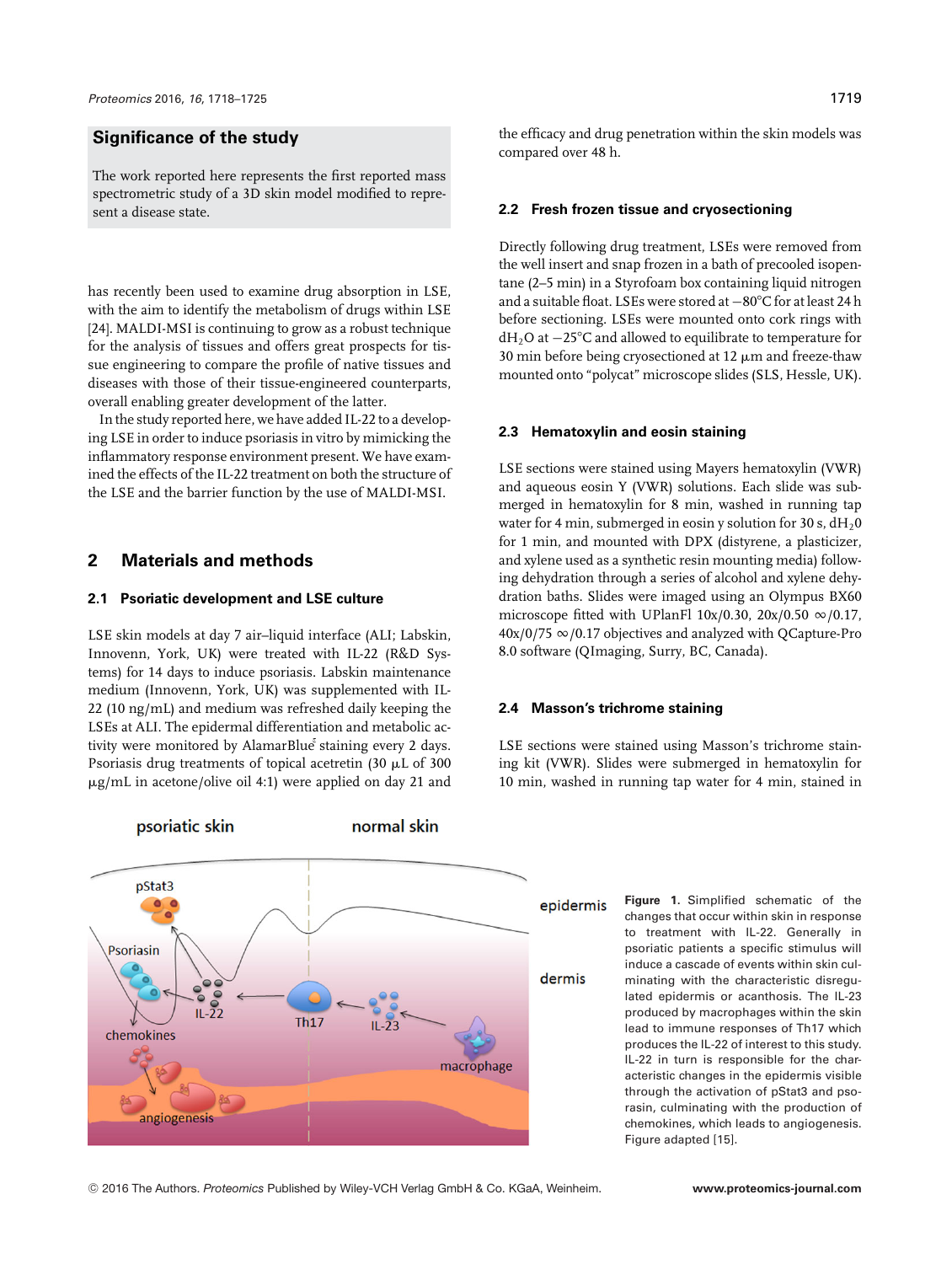ponceau fuchsin for 5 min, rinsed in  $dH_2O$ , submerged in phosphomolybdic acid for 3 min, and colored without rinsing in vert lumiere, before being rinsed in two baths of acidified water to remove excess dye. Following staining samples were mounted with DPX following dehydration through a serious of alcohol and xylene dehydration baths. Slides were imaged using an Olympus BX60 microscope fitted with UPlanFl 10x/0.30, 20x/0.50  $\infty$ /0.17, 40x/0.75  $\infty$ /0.17 objectives and analyzed with QCapture-Pro 8.0 software (QImaging). Epidermal thickness was measured from recorded images using ImageJ [\(https://imagej.nih.gov/ij/\)](https://imagej.nih.gov/ij/) and statistical analyses were carried out using StatsDirect (StatsDirect, Cheshire, UK). A Tukey analysis of variance was performed on multiple measurements taken from random sections, taken from treated and untreated LSEs.

#### **2.5 Immunohistochemistry**

Fresh frozen tissue sections were fixed in ice-cold acetone and endogenous peroxidases quenched. Antigen retrieval was performed in a microwave oven in 0.05 M Tris, pH 9.5. Samples were blocked in rabbit serum, then incubated overnight at 4°C with mouse anti-human Psoriasin (1:200; Abcam, ab13680) and with preimmune mouse IgG (Abcam) as a negative control (1:50). After washing, samples were incubated with biotinylated rabbit anti-mouse secondary antibody (1:500; Abcam) and binding detected by formation of streptavidin–biotin complexes (Vector Laboratories, Peterborough, UK) with 3,32-diaminobenzidine tetrahydrochloride solution (Sigma–Aldrich). Sections were counterstained with Mayers Hematoxylin (Leica Microsystems), dehydrated, cleared, and mounted in Pertex (Leica). Sections were visualized and images captured on an Olympus BX60 Microscope using QCapture Pro version 8.0 software (Media Cybernetics, Marlow, UK).

#### **2.6 Small-molecule MALDI-MS imaging**

For small-molecule MALDI-MS imaging, sections were coated with MALDI matrix ( $\alpha$ -cyano-4-hydroxycinnamic acid, 5 mg/mL in 70:30 methanol: 0.5% TFA) using a SunCollectۛ (SunChrom Friedrichsdor, Germany) sprayer. Slides were coated with four layers of CHCA matrix, spraying each layer approximately 50  $\mu$ L per layer at 2  $\mu$ L/min. Mass spectra and images were acquired in positive ion mode on an Applied Biosystems/MDS Sciex hybrid quadrupole TOF mass spectrometer (Q-Star Pulsar-i) with an orthogonal MALDI ion source (Applied Biosystems, Foster City, CA, USA) and a high-repetition neoddymium-doped yttrium aluminium garnet (Nd:YAG) laser (355 nm, 1 KHz) (Applied Biosystems). Image acquisition was performed at a spatial resolution of  $100 \mu m \times 100 \mu m$  in "Raster Image" mode; images were generated using the freely available Novartis Biomap 3.7.5.5



**Figure 2.** Labskin stained with AlamarBlue<sup>®</sup> at day 21 ALI. (A) Without treatment with IL-22 there are no visible changes to the epidermis of the LSEs. (B) LSEs treated with IL-22 show disregulation to the epidermis (dotted line) and psoriatic plaques (arrows) after treatment.

software [\(www.maldi-msi.org\)](http://www.maldi-msi.org). Post-MS imaging sections were also examined by histology as described in this section.

### **3 Results and discussion**

#### **3.1 Psoriatic development within LSEs**

Following treatment with IL-22 from day 7 ALI for 2 weeks to day 21 ALI, psoriatic plaques were visible on the LSE constructs as shown in Fig. 2B (arrows). Costaining with Alamar-Blue<sup>®</sup> highlighted abnormalities in epidermal differentiation within the LSE constructs visible by deregulation of the epidermal layer (acanthosis) visible in Fig. 2B (dashed lines) with IL-22 as contrasted with the smooth epidermal layer observed in Fig. 2A. The formation of this acanthosis within the epidermis of the treated LSEs creates a similar structure to that observed with in vivo psoriasis.

Standard H&E staining of the LSEs yielded results indicating thickening of the epidermis. In Fig. 3D following treatment with IL-22, it is possible to see an upper epidermal thickness of  $\sim$ 85  $\mu$ m as opposed to  $\sim$ 32  $\mu$ m in Fig. 3B without treatment of IL-22. Additionally, the character of the LSEs becomes quite characteristically wavy (i.e. exhibits disregulation) in Fig. 3C following treatment with IL-22 as opposed to Fig. 3A without.

Since standard H&E staining does not quantitatively enable measurement of the epidermal stratification, Masson's trichrome staining was performed to aid visualization of keratin and collagen within the layers of the epidermis allowing better measurements to be acquired. In Fig. 4A and B, it is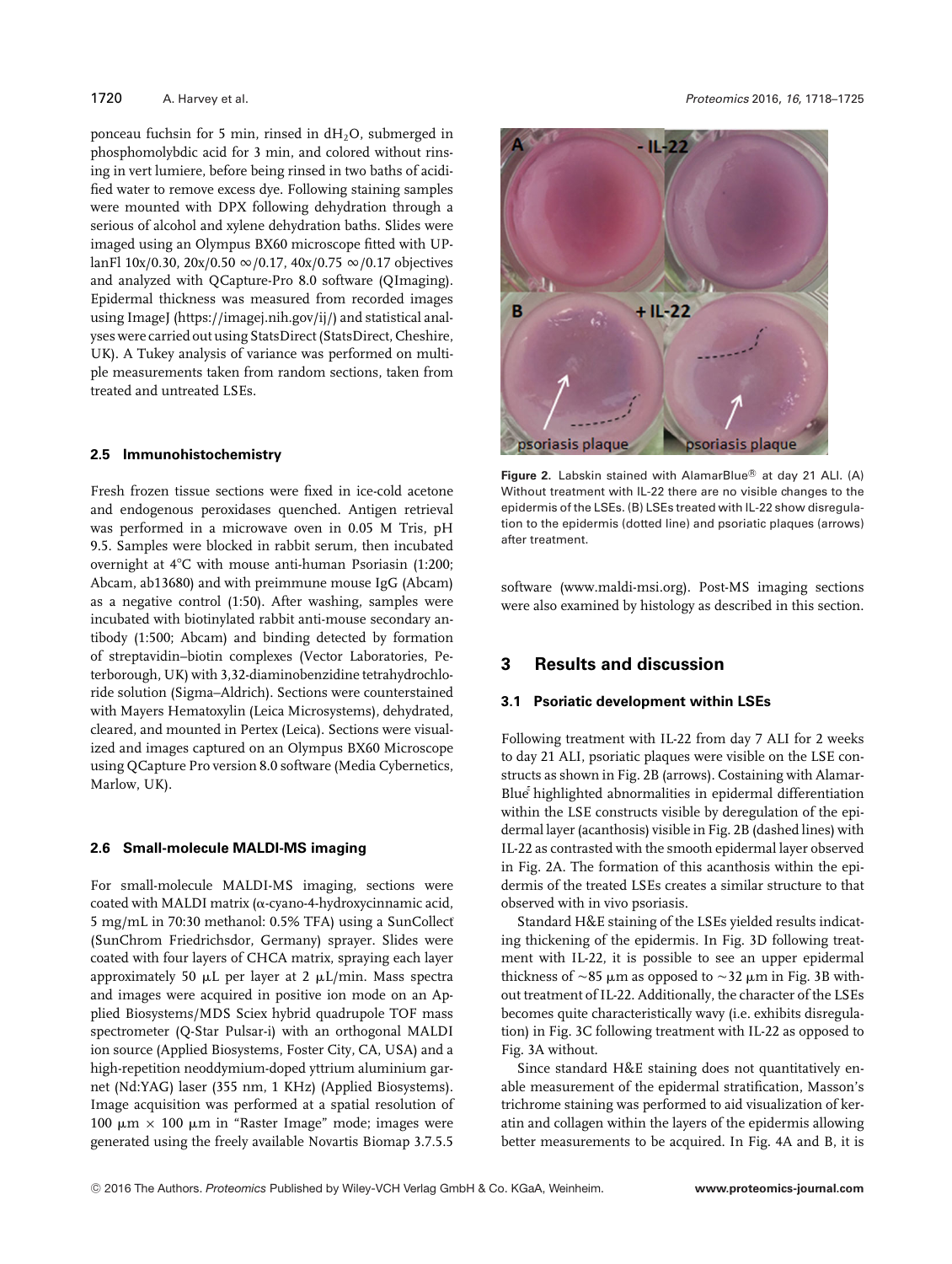

**Figure 3.** Histology H&E staining of Labskin at day 21 ALI. (A) Non-IL-22 treated LSE, "normal skin." (B) Enlarged area showing the measurable upper epidermal thickness of non-IL-22 treated LSE to be 32  $\mu$ m. (C) IL-22 treated LSE, "psoriatic skin," characterised by wavy acanthosis. (D) Enlarged area showing the measurable upper epidermal thickness of IL-22 treated LSE to be 85  $\mu$ m.

clear that there is very little stratification of the epidermis and its structure is fairly flat, however in Fig. 4C and D, the "wavy" psoriatic characteristic is clearly observable. The measured total epidermal thickness (comparing Fig. 4B and D) has increased from approximately  $132 \pm 14.6$   $\mu$ m to  $179 \pm 13.6$   $\mu$ m  $(p = 0.01)$ , i.e. the thickening is statistically significant. The measured epidermal stratification of non-IL-22 treated Labskin is 41  $\pm$  5.9  $\mu$ m and for the treated samples 78  $\pm$  21.6  $\mu$ m  $(p = 0.0568)$ , i.e. the difference is not statistically different.

In order to validate the psoriatic-like nature of the IL-22 treated LSE, immunohistochemical staining for the presence of psoriasin was carried out. As can be seen in Fig. 5, psoriasin is detectable in low abundance in untreated Labskin (Fig. 5A) but is much more highly expressed in the IL-22 treated samples (Fig. 5C). There is little indication of nonspecific binding as shown by the specific isotype controls (Fig. 5B and D). Figure 5C also shows the epidermal thickening observed in both the H&E and Masson's stained samples.

#### **3.2 Drug treatment of LSEs and analysis with MALDI-MSI**

Acetretin, a psoriatic drug was chosen for its known effect toward psoriatic skin [25] and also for the ability of the drug to be visualized by MSI. The phosphatidylcholine head group (*m/z* 184) was chosen to enable visualization of the LSE structure as phospholipids are abundant in tissues such as skin. The positive phospholipid head group is key to their ionization efficiency. Figure 6A–F show representative LSE samples, Fig. 5A control without drug, Fig. 6B drug treated without

IL-22 (24 h posttreatment), Fig. 6C IL-22 treated, drug-treated psoriatic LSE (24 h posttreatment) with Fig. 6E–F showing enlarged areas of these samples. In the enlarged images focusing on the epidermis of the LSEs, drug was not observed within the untreated control, Fig. 6D, as expected. The "red" drug signal is, however, clearly observable in the representative images of treated samples (Fig. 6E and F). The red acetretin signal (*m/z* 326.2) appears to be solely located within the epidermis, by comparison with the H&E image. From these images the depth of penetration of the drug into the LSE can be evaluated. For the non-IL-22 treated Labskin (Fig. 6E) the apparent depth of penetration is 114  $\mu$ m and for the IL-22 treated Labskin (Fig. 6F) the apparent penetration is 177  $\mu$ m, an increase of approximately 63  $\mu$ m. This is in agreement with the previously measured (Fig. 4) epidermal stratification. Therefore at the 24 h time point, the distance penetrated appears to correspond to the thickness of the epidermis.

A 48 h posttreatment sample was imaged to examine drug distribution following longer treatment (Fig. 7). In this case a sodiated sphingomyelin (SM 34:1 [M+Na]+) at *m/z* 725.4 was chosen to visualize the epidermis. In Fig. 7A, the epidermal regions of the various LSEs can be clearly seen. In this case, images were taken of LSEs with and without acetretin drug treatment and both with and without IL-22 treatment. In these preliminary results it is not possible to see a significant difference in the thickness of the epidermis using MSI of sphinogomyelins at the  $100 \mu m$  spatial resolution used. Figure 7B shows a closer look at the LSE treated with both IL-22 and acetretin. Figure 7B shows the distribution of the *m/z 326.2* acetretin drug signal within the LSE. It is possible to see that after 48 h the drug has been effectively delivered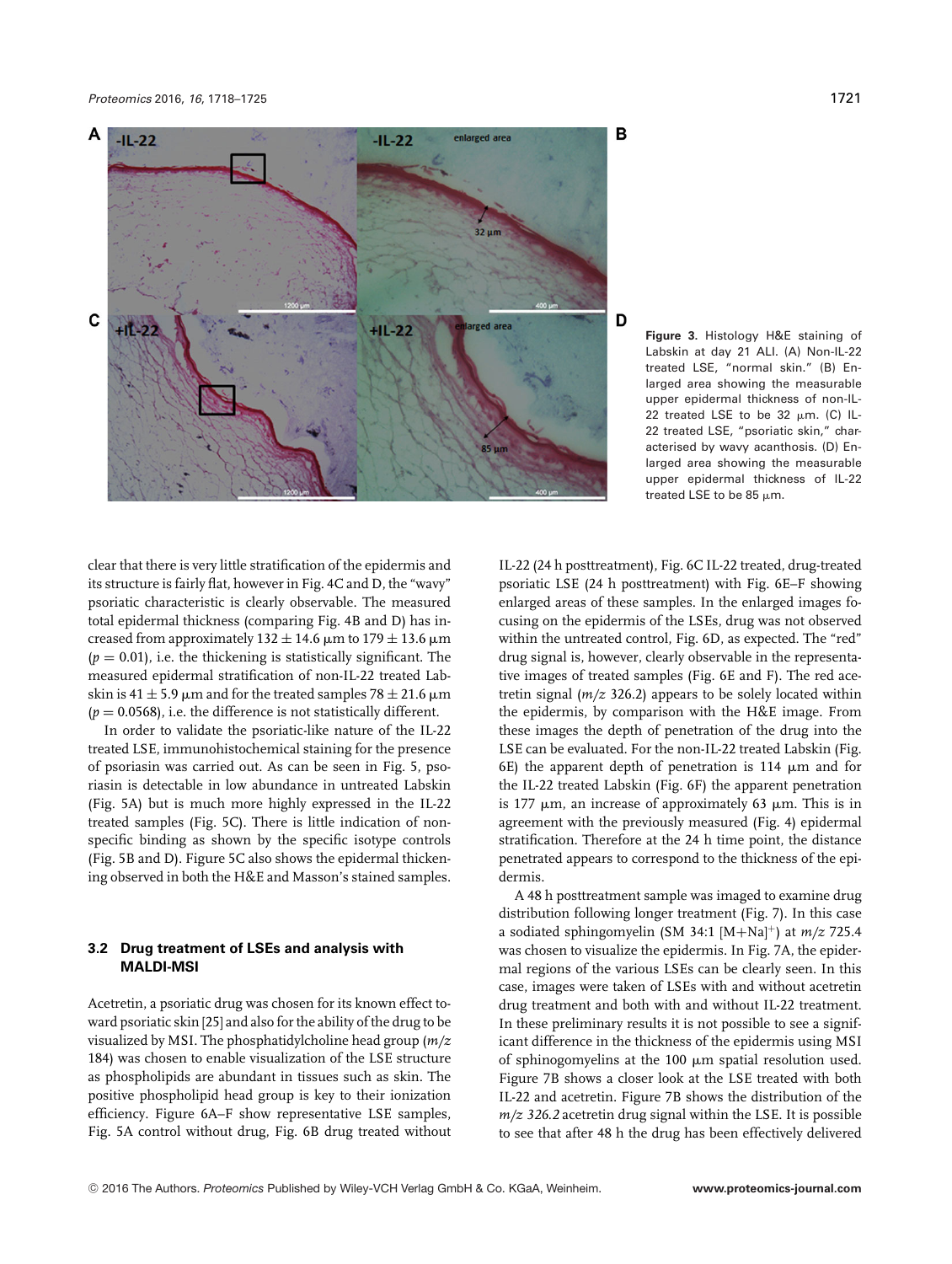

**Figure 4.** Histology Masson's Trichrome staining of Labskin at day 21 ALI. (A) Non-IL-22 treated LSE, "normal skin." (B) Enlarged area showing the measurable *stratum corneum* thickness of non-IL-22 treated LSE as 20  $\mu$ m and stratification of the epidermal region of 19  $\mu$ m. (C) IL-22 treated LSE, "psoriatic skin," characterised by wavy acanthosis. (D) Enlarged area showing the measurable *stratum corneum* thickness of IL-22 treated LSE as 26  $\mu$ m and stratification of the epidermal region of 55  $\mu$ m. (E) Statisical analysis of epidermal thickening observed in IL-22 treated and untreated Labskin ( $p = 0.01$ ).

through the epidermis of the LSE into the dermal region with now an apparent depth of penetration of approximately 557  $\mu$ m, the full thickness of the LSE.

Tissue engineering, and specifically skin tissue engineering has far from reached its limits. While much work was undertaken in the 1980–2000s to develop 3D culture of cells, and specifically tissue-engineered skin only recently have diseased models of skin been developed. Psoriasis has been linked very clearly with IL-22 pathway and as such IL-22 transformed psoriatic LSEs are effective ways to model the disease [15, 26]. IL-22 is responsible for activation of psorasin and pStat3 within the epidermis; these markers are visible by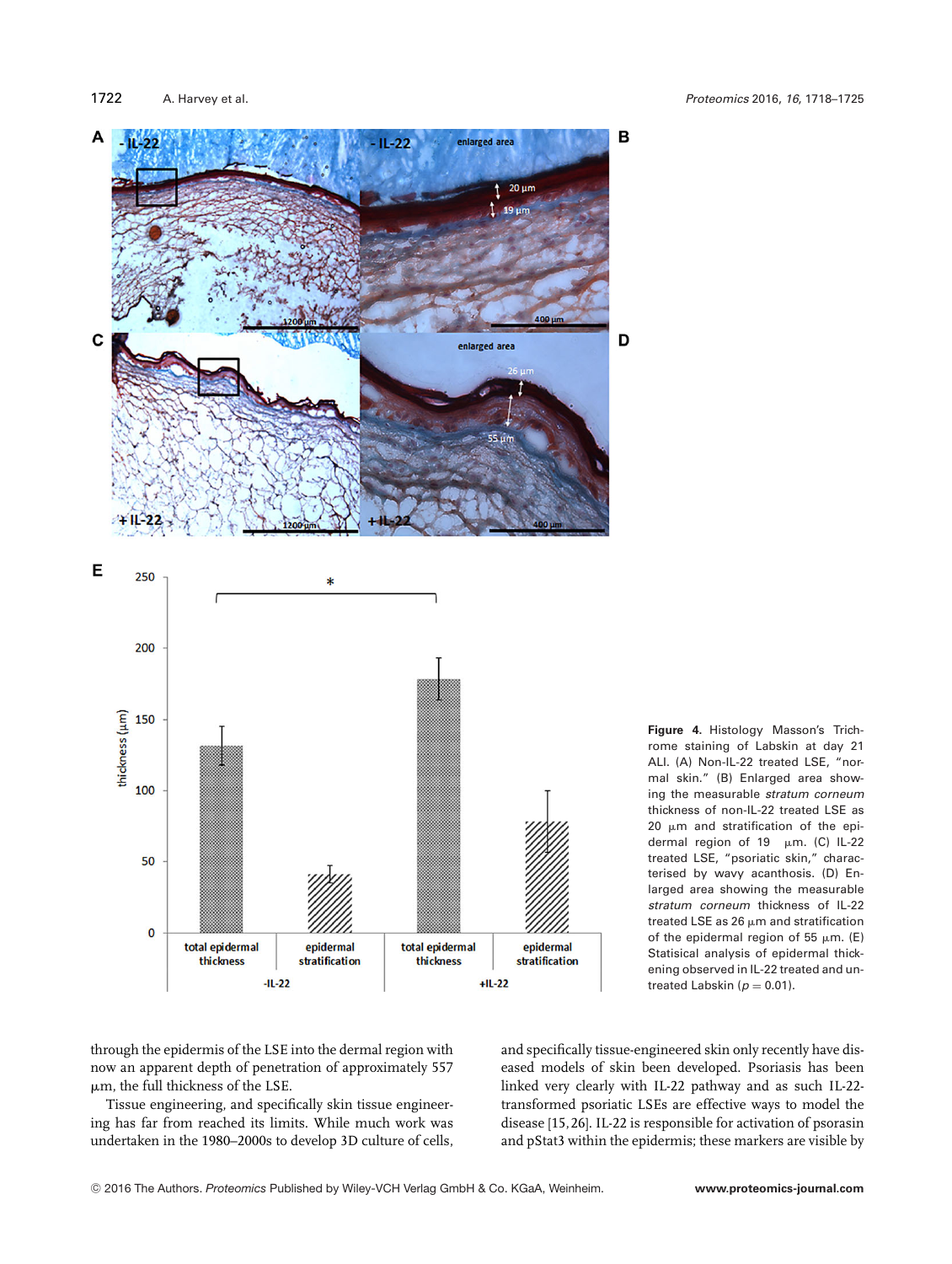

**Figure 5.** (A–D) Immunohistochemistry showing Psoriasin expression and localization in LabSkin. DAB staining (brown) shows Psoriasin is localized to the epidermal layers of the LSE model (A and C). LabSkin treated with IL-22 has a thickened epidermis and increased expression of Psoriasin (C).

immunohistochemistry and may be visible by MALDI-MSI. As with many diseases much of the specific mechanisms of psoriasis are still greatly unknown, and observing the presence of lipids, cytokines, chemokines, proteins, and peptide markers associated with the disease would greatly impact our understanding of the disease. This is therefore an ideal area for further study using MSI.

#### **4 Concluding remarks**

In this study we have been able to produce in vitro LSE models of psoriasis using Labskin commercial LSE, as confirmed by histology and have used MSI to determine the special location of the psoriatic drug acetretin. It was possible to demonstrate that 24 h posttreatment, the acetretin was located



**Figure 6.** MALDI-MSI data overlay of *m/z* 326.2 acetretin (red) on *m/z* 184 phosphatidylcholine lipid (green) of LSEs 24 h posttreatment. (A) Non-IL-22 and nondrug-treated control. (B) Non-IL-22 and acetretin drug treated. (C) IL-22 and acetretin treated. Location of the drug is visible in the epidermis of treated samples. (D–F) Enlarged areas enable measurement of apparent depth of penetration of acetretin in the epidermal regions. (D) No drug signal present in the control. (E) The apparent depth of penetration within the non-IL-22 treated LSE is 114  $\mu$ m. (F) The apparent depth of penetration within the IL-22 treated psoriatic LSE is 177  $\mu$ m. The apparent larger abundance of drug within the psoriatic (+IL-22) LSE at 24 h posttreatment is explainable by the thicker epidermal region (63  $\mu$ m increase in penetration depth).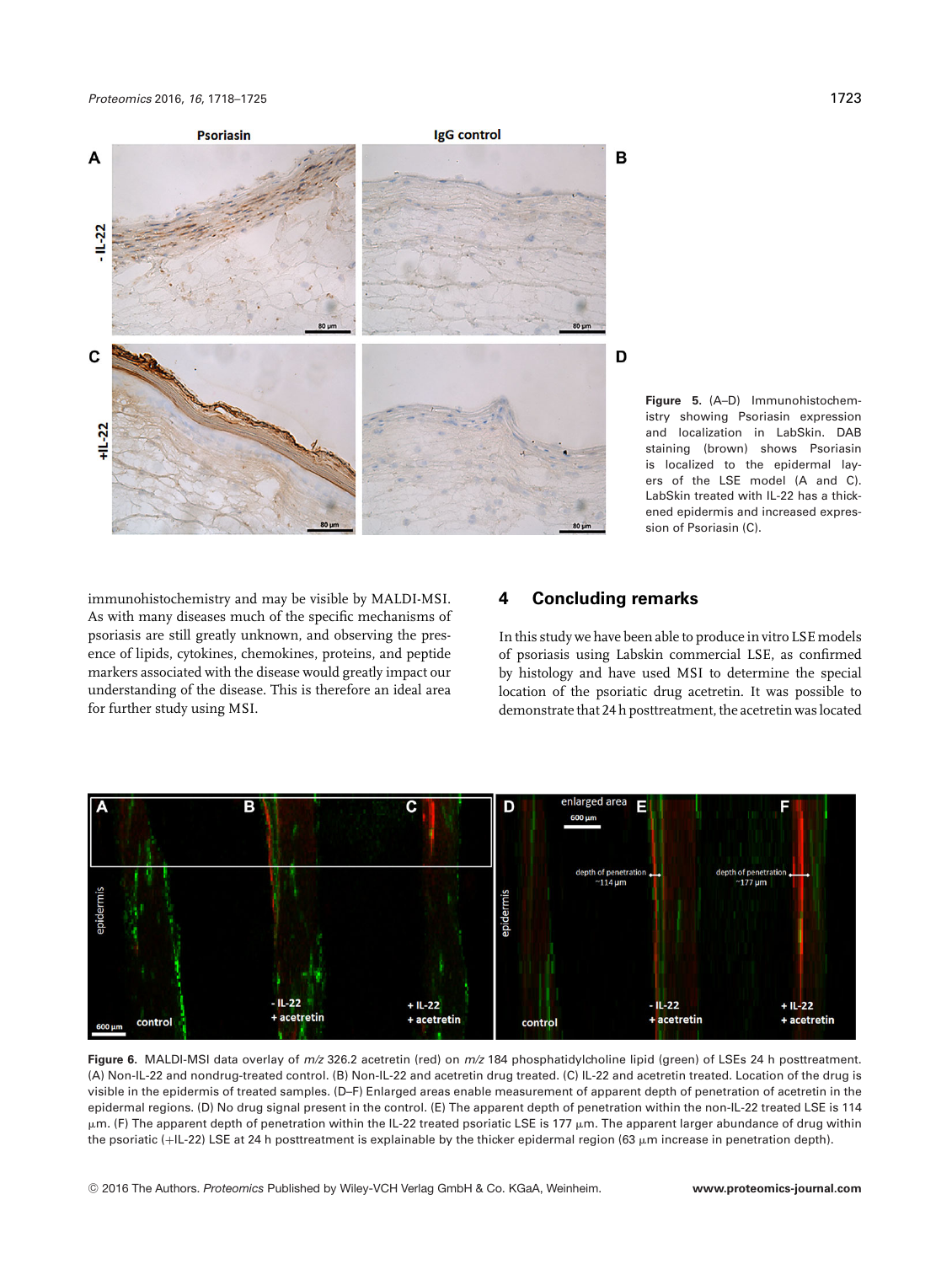#### 1724 A. Harvey et al. *Proteomics* 2016, *16*, 1718–1725



**Figure 7.** (A) MALDI-MSI distribution of sodiated sphingomyelin (SM 34:1 [M+Na]+) at *m/z* 725.4 of LSEs 48 h posttreatment across all treatment samples. (B) Enlarged area MALDI-MSI data overlay of *m/z* 326.2 acetretin (green) on sodiated sphingomyelin (SM 34:1 [M+Na]+) at *m/z* 725.4 of LSEs 48 h posttreatment. Apparent acetretin depth of penetration is 557  $\mu$ m, i.e. it has penetrated to within the dermal region.

in the epidermal region in both psoriatic and nonpsoriatic skin models whereas 48 h posttreatment it had penetrated into the dermis.

We intend to utilize sphingomyelins (or different lipid, peptide, or protein species) in combination with matrix sublimation to obtain high-resolution images of the epidermal region of the LSE model in future studies.

*This work was funded by NC3Rs Grant No. NC/L001896/1. The authors would also like to express their gratitude to the technical team at Innovenn for helping to provide the Labskin LSEs.*

*The authors have declared no conflict of interest.*

#### **5 References**

- [1] Groeber, F., Holeiter, M., Hampel, M., Hinderer, S. et al., Skin tissue engineering–in vivo and in vitro applications. *Adv. Drug Deliv. Rev.* 2011, *63*, 352–366.
- [2] MacNeil, S., Progress and opportunities for tissueengineered skin. *Nature* 2007, *445*, 874–880.
- [3] Priya, S. G., Jungvid, H., Kumar, A., Skin tissue engineering for tissue repair and regeneration. *Tissue Eng. Part B Rev.* 2008, *14*, 105–118.
- [4] Lu, G., Huang, S., Bioengineered skin substitutes: key elements and novel design for biomedical applications. *Int. Wound J.* 2013, *10*, 365–371.
- [5] Yildirimer, L., Thanh, N. T. K., Seifalian, A. M. et al., Skin regeneration scaffolds: a multimodal bottom-up approach. *Trends Biotechnol.* 2012, *30*, 638–648.
- [6] Auger, F. A., Berthod, F., Moulin, V., Pouliot, R. et al., Tissueengineered skin substitutes: from in vitro constructs to in vivo applications Skin TE approaches. *Biotechnol. Appl. Biochem.* 2004, *39*, 263–275.
- [7] MacNeil, S., Shepherd, J., Smith, L., in: , *3D Cell Culture: Methods and Protocols, Methods in Molecular Biology*, 2011, pp. 129–153.
- [8] Bell, E., Parenteau, N., Gay, R., Nolte, C. et al., The living skin equivalent: its manufacture, its organotypic properties and its responses to irritants. *Toxicol. Vitr.* 1991, *5*, 591–596.
- [9] Demling, R. H., DeSanti, L., Management of partial thickness facial burns (comparison of topical antibiotics and bio-engineered skin substitutes). *Burns* 1999, *25*, 256– 261.
- [10] Mathes, S. H., Ruffner, H., Graf-Hausner, U., The use of skin models in drug development. *Adv. Drug Deliv. Rev.* 2014, *69–70*, 81–102.
- [11] Wolk, K., Haugen, H. S., Xu, W., Witte, E. et al., IL-22 and IL-20 are key mediators of the epidermal alterations in psoriasis while IL-17 and IFN-gamma are not. *J. Mol. Med.* 2009, *87*, 523–536.
- [12] Hao, J. Q., Targeting interleukin-22 in psoriasis. *Inflammation* 2014, *37*, 94–99.
- [13] Ma, H., Liang, S., Li, J., Napierata, L. et al., IL-22 is required for Th17 cell-mediated pathology in a mouse model of psoriasis-like skin inflammation. 2008, *118*, 597–607.
- [14] Niv-Spector, L., Shpilman, M., Levi-Bober, M., Katz, M. et al., Preparation and characterization of mouse IL-22 and its four single-amino-acid muteins that act as IL-22 receptor-1 antagonists. *Protein Eng. Des. Sel.* 2012, *25*, 397– 404.
- [15] Danilenko, D. M., Review paper: preclinical models of psoriasis. *Vet. Pathol.* 2008, *45*, 563–575.
- [16] Portugal-Cohen, M., Horev, L., Ruffer, C., Schlippe, G. et al., Non-invasive skin biomarkers quantification of psoriasis and atopic dermatitis: cytokines, antioxidants and psoriatic skin auto-fluorescence. *Biomed. Pharmacother.* 2012, *66*, 293– 299.
- [17] Rüffer, C., Psoriatic in vitro epidermis A human tissue culture model for testing cosmetical and medical skin care products. *Househ. Pers. Care Today* 2011, 30–33.
- [18] Cornett, D. S., Reyzer, M. L., Chaurand, P., Caprioli, R. M. et al., MALDI imaging mass spectrometry: molecular snapshots of biochemical systems. *Nat. Methods* 2007, *4*, 828– 833.
- [19] Mitchell, C. A., Long, H., Donaldson, M., Francese, S. et al., Lipid changes within the epidermis of living skin equivalents observed across a time-course by MALDI-MS imaging and profiling. *Lipids Health Dis.* 2015, *14*, 84.
- [20] Hart, P. J., Francese, S., Claude, E., Woodroofe, M. N. et al., MALDI-MS imaging of lipids in ex vivo human skin. *Anal. Bioanal. Chem.* 2011, *401*, 115–125.